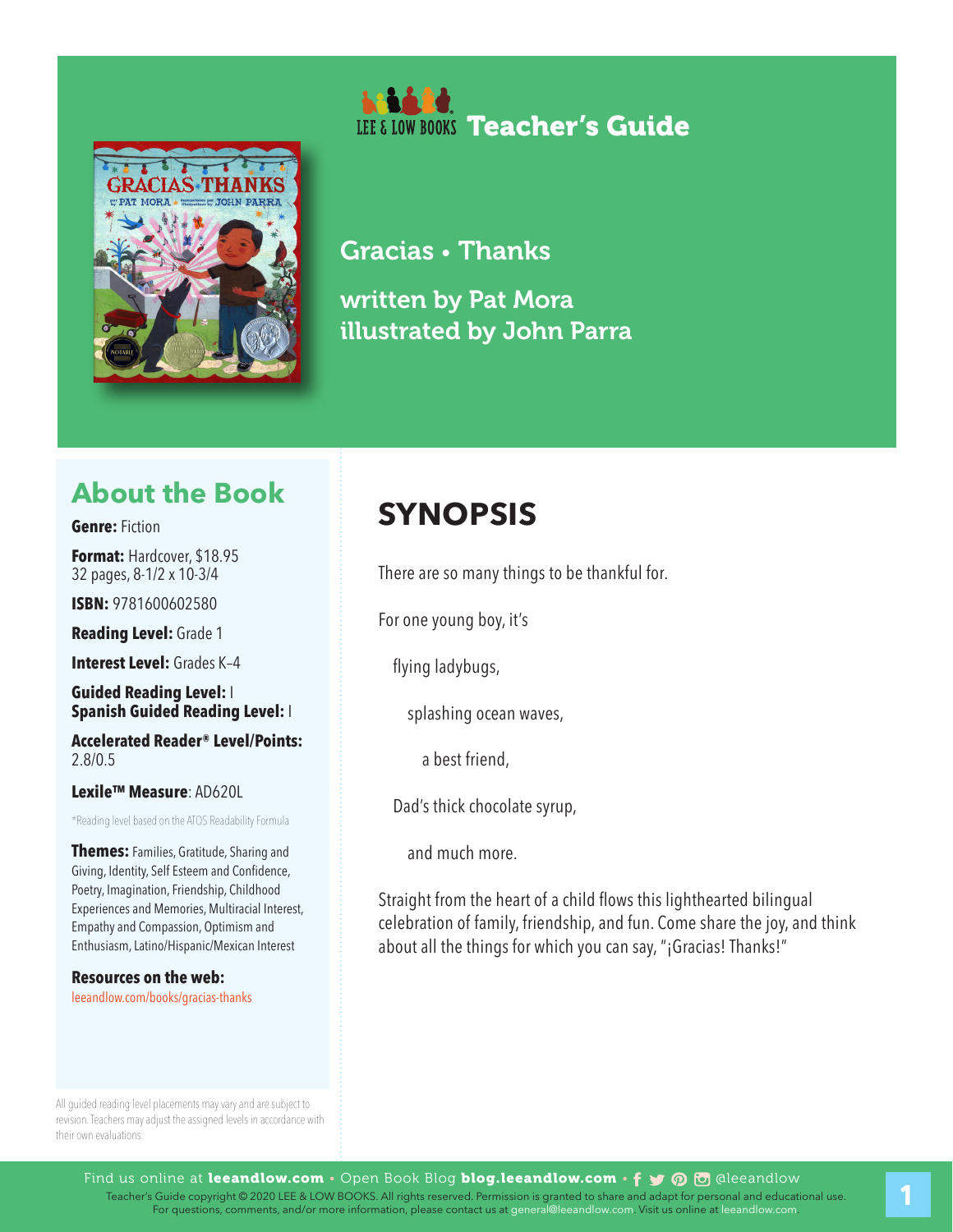

## **BACKGROUND**

#### **Gratitude**

Research has shown habits of gratitude to have positive impacts; gratitude is a topic of interest for health and wellness researchers and practitioners. According to the Greater Good Science Center at the University of Berkeley

(https://greatergood.berkeley.edu/article/item/is\_gratitude\_good\_for\_your\_health), gratitude writing and other gratitude exercises, especially when they are long-term habits, may be related to fewer health complaints, better sleep, improvement for mental health challenges, reduced stress, and increased happiness.

According to *Business Insider* (https://www.businessinsider.com/science-says-children-will-growup-happier-if-you-teach-them-gratitude-2017-11), studies suggest that modeling gratitude, having conversations about gratitude, and engaging in activities to help children recognize reasons they have to be grateful are effective strategies for cultivating gratitude in children.

#### **Author Pat Mora & Poetry**

Pat Mora is a poet and author as well as a children's literacy advocate. In this exclusive video interview with Reading Rockets, Pat Mora discusses her bilingual childhood and her literacy cause (https://www.readingrockets.org/books/interviews/mora). You can view the interview transcript here (https://www.readingrockets.org/books/interviews/mora/transcript) or see a selected list of her children's books. Colorín Colorado also has video conversations with Pat Mora for additional information (https://www.colorincolorado.org/videos/meet-authors/pat-mora).

#### **Lee & Low Poetry Resource Guide**

Check out our tips and strategies from renowned poet, educator, and literacy advocate and author of *Gracias • Thanks*, Pat Mora, about how to use poetry with students in various educational settings. Dive into creative ways to make poetry fun and engaging for young people, not just during Poetry Month but year-round! Read excerpts from the guide below, as well as some of our new and bestselling poetry titles based on universal themes (https://www.leeandlow.com/uploads/loaded\_ document/787/PoetryGuide\_2020.pdf).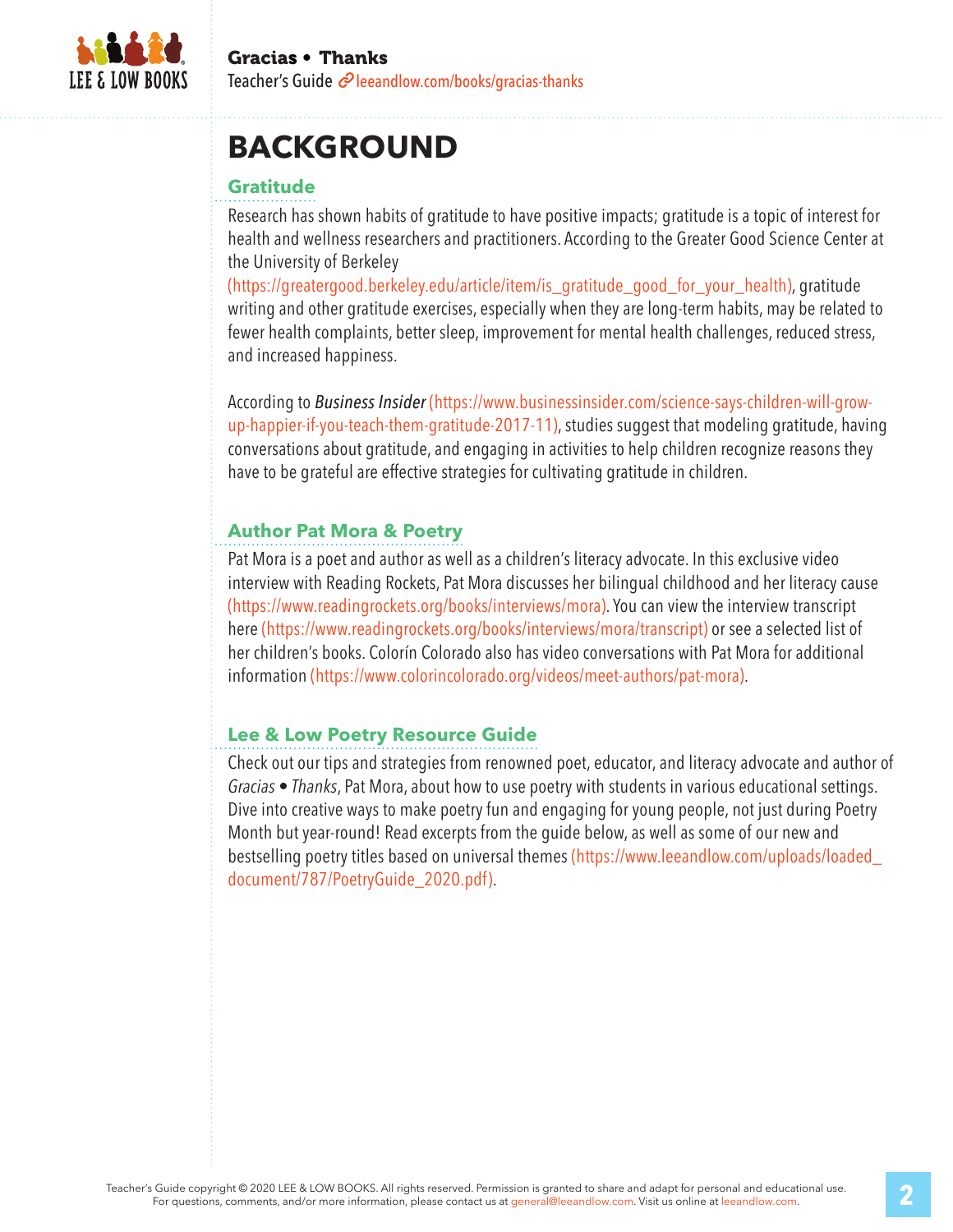

## **BEFORE READING**

#### **Prereading Focus Questions**

(Reading Standards, Craft & Structure, Strand 5 and Integration of Knowledge & Ideas, Strand 7) (Speaking & Listening Standards, Comprehension & Collaboration, Strands 1 and 2)

Before introducing this book to students, you may wish to develop background knowledge and promote anticipation by posing questions such as the following:

- Brainstorm the times you usually say, "Thank you." Encourage students to notice patterns and connections between ideas.
- Come up with times you feel thankful, even if you may not say "thank you" to a particular person. Again, notice patterns and connections between ideas.
- How does being thankful feel?
- What do you like to do for fun?
- How do you appreciate and show gratitude for nature?

#### **Exploring the Book**

(Reading Standards, Key Ideas & Details, Strand 1; Craft & Structure, Strand 5; and Integration of Knowledge & Ideas, Strand 7) (Speaking & Listening Standards, Comprehension & Collaboration, Strands 1 and 2)

- Book Title Exploration: Talk about the title of the book, *Gracias Thanks*. Then ask students what they think this book will most likely be about and whom the book might be about. What do they think might happen? What information do they think they might learn? What makes them think that?
- Read Pat Mora and John Parra's biographies to find out about their works and books for children.
- Encourage students to stop and jot in their reading notebooks during the read-aloud when they: learn new information, see a powerful image, have an emotional reaction or an idea, have a question, or hear new words.
- Have students quickly write a feeling in their notebooks during reading. After reading, ask students why they wrote that feeling down and have them write a journal entry about it.

#### **Setting a Purpose for Reading**

(Reading Standards, Key Ideas & Details, Strands 1–3)

Have students read to find out:

- who and what make the boy feel thankful.
- how the boy's ideas can remind readers of why they feel thankful
- how the boy has fun with his family and friends
- why it's important to be appreciative and thankful for what you have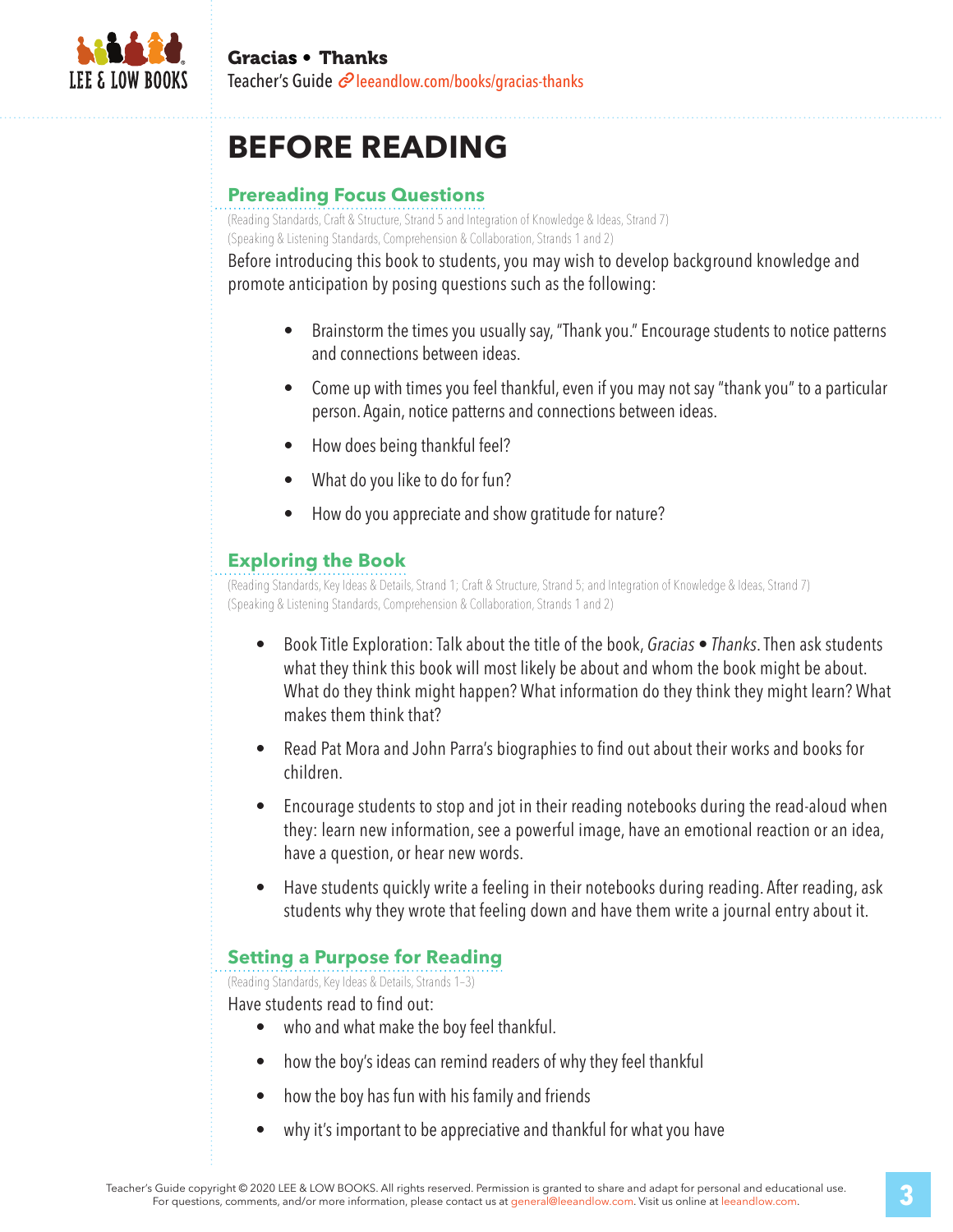

Encourage students to consider why the author, Pat Mora, would want to share this story with young people.

## **VOCABULARY**

(Reading Standards, Craft & Structure, Strand 4) (Language Standards, Vocabulary Acquisition & Use, Strands 4–6) (Speaking & Listening Standards, Comprehension & Collaboration, Strands 1 and 2)

The story contains several content-specific and academic words and phrases that may be unfamiliar to students. Based on students' prior knowledge, review some or all of the vocabulary below. Encourage a variety of strategies to support students' vocabulary acquisition: look up and record word definitions from a dictionary, write the meaning of the word or phrase in their own words, draw a picture of the meaning of the word, create a specific action for each word, list synonyms and antonyms, and write a meaningful sentence that demonstrates the definition of the word. (Many of the Spanish words can be found in the book glossary, but there are also some that are not included. Students could be encouraged to create a log of these words—they will not be listed here.)

### **Content Specific**

beard, ladybug, bees, sting, pincushion, Abuelita, (fishing) line, guitar, syrup, cricket, serenade

#### **Academic**

foamy, dash, winks, misbehave, tug, howling, tripped, melts, thick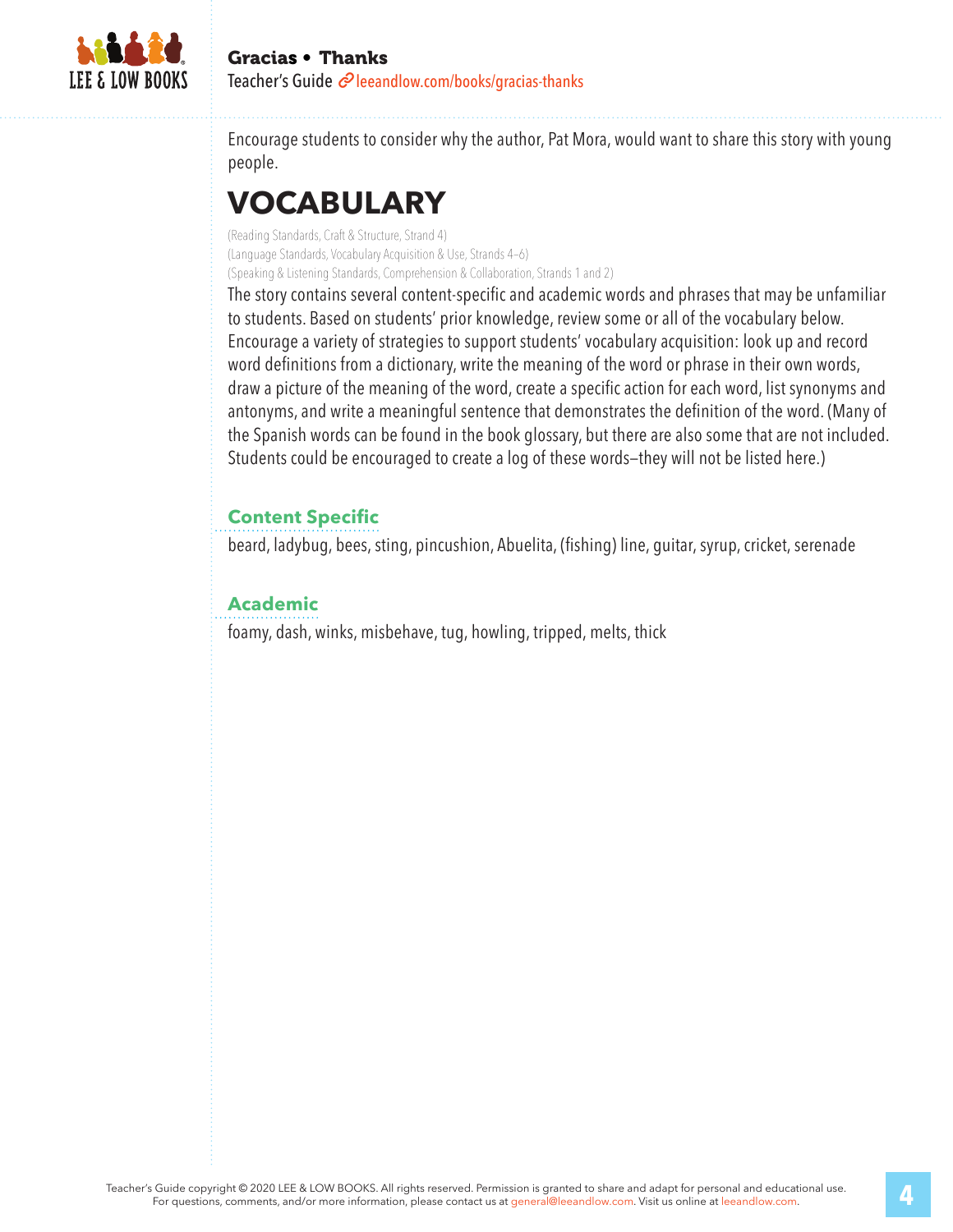

## **AFTER READING**

### **Discussion Questions**

After students have read the book, use these or similar questions to generate discussion, enhance comprehension, and develop appreciation for the content. Encourage students to refer to passages and/or illustrations in the book to support their responses. **To build skills in close reading of a text, students should cite textual evidence with their answers.**

### **Literal Comprehension**

(Reading Standards, Key Ideas & Details, Strands 1–3)

(Speaking & Listening Standards, Comprehension & Collaboration, Strands 1–3 and Presentation of Knowledge & Ideas, Strand 4)

- **1.** Why does the boy say thank you to the sun?
- **2.** What landed on the boy's finger? What did he call it?
- **3.** What does the boy like to do at the beach?
- **4.** What is the boy thankful for about bees?
- **5.** Why is the boy thankful for his grandmother?
- **6.** Why is the boy thankful for his friend Billy?
- **7.** Why is the boy thankful for his little brother?
- **8.** Why is the boy thankful for his uncle? What happens with his dogs?
- **9.** What did the boy's family do during his school play?
- **10.** What does the boy's dad do that makes him feel thankful?
- **11.** What is the boy thankful for at night?

#### **Extension/Higher Level Thinking**

(Reading Standards, Key Ideas & Details, Strands 2 and 3 and Craft & Structure, Strands 4 and 6)

(Speaking & Listening Standards, Comprehension & Collaboration, Strands 1–3 and Presentation of Knowledge & Ideas, Strand 4)

- **1.** What can you learn about the boy as a character, based on the reasons he's thankful?
- **2.** What do all the people to whom the boy said "thanks" have in common? What do their actions show? Why do you think the boy included so many people in his thank you list?
- **3.** Do you think the reasons the boy lists for why he's thankful for his family and friends are the only reasons he's thankful for them? Why or why not? Why might he have chosen those specific reasons to mention?
- **4.** What are some ways this boy appreciates nature? Why do you think the author decided to include many ideas about nature in the book?
- **5.** Would you like to be friends with this boy? Why or why not?
- **6.** How do you think the boy feels as he goes to bed? How can saying thank you change the way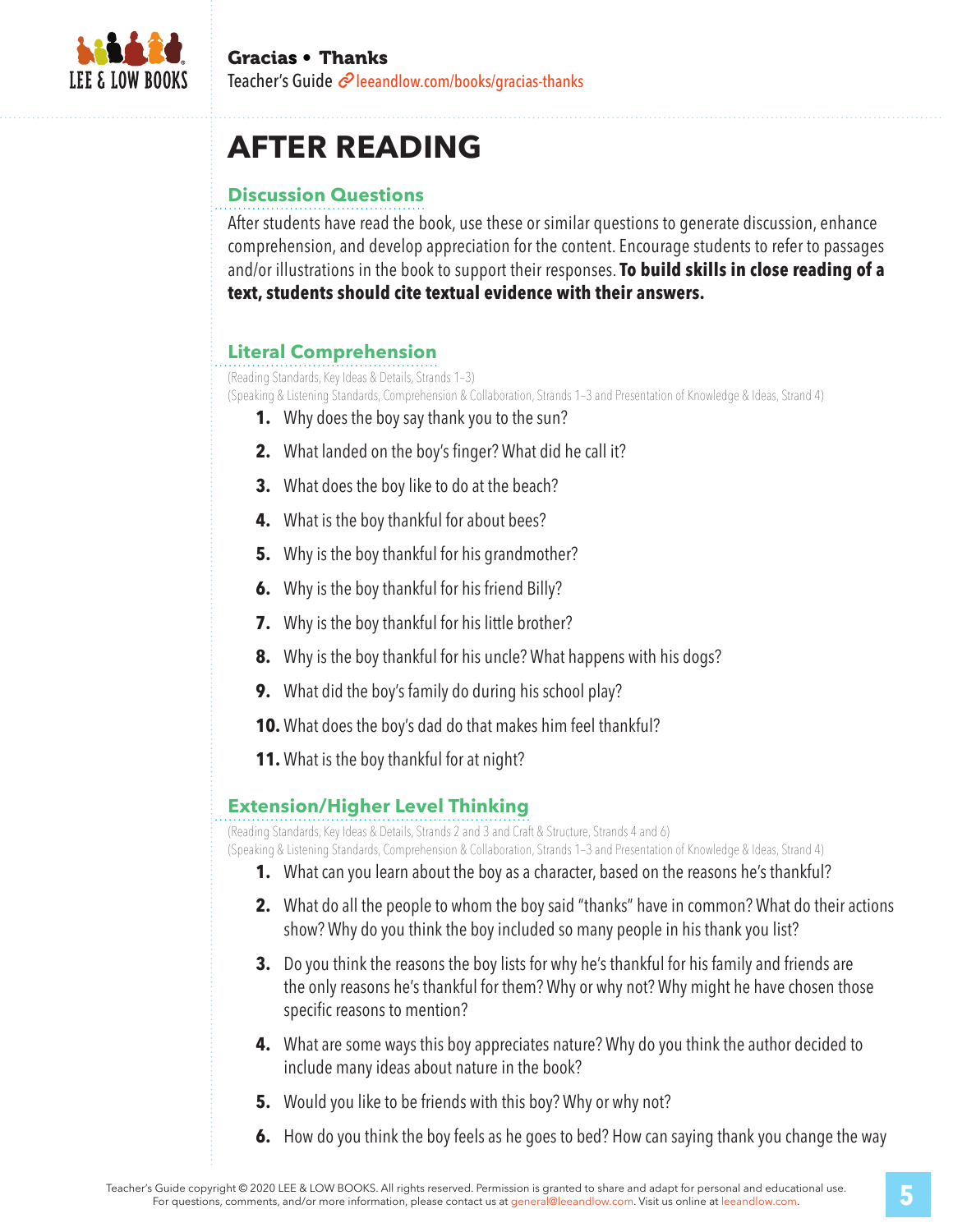

#### Gracias • Thanks Teacher's Guide  $\mathcal O$  leeandlow.com/books/gracias-thanks

you feel?

**7.** Who are you thankful for you in your life? How do you appreciate your family, friends, and the world around you?

#### **Reader's Response**

(Writing Standards, Text Types & Purposes, Strands 1–3 and Production & Distribution of Writing, Strands 4–6)

Use the following questions and writing activities to help students practice active reading and personalize their responses to the book. **Suggest that students respond in reader's response journals, essays, or oral discussion.** You may also want to set aside time for students to share and discuss their written work.

- **1.** The boy in the book was thankful for things in nature, people, and things. Draw and write a list of reasons you are thankful in each of these categories.
- **2.** Re-read the parts when the boy wakes up and goes to bed. Think about these times in your day. Make a list of things you could feel thankful about at each time of day.
- **3.** Re-read the part that tells why the boy said, "Thanks" to his friend. Draw a picture of one of your friends. Write a list of all the reasons you feel grateful for that friend.
- **4.** Think about a person you want to say, "Thanks" to. Who is that person? Why do you want to write a letter to them? After reflecting, write a thank you letter to that person.
- **5.** Read the Author's Note at the end of the book. Write a letter back to author Pat Mora answering her question, "What are you thankful for?" Also include at least one way you will do as she says and, "Keep the circle of giving thanks, growing."

### **ELL Teaching Activities**

(Speaking & Listening Standards, Comprehension & Collaboration, Strands 1–3 and Presentation of Knowledge & Ideas, Strands 4–6) (Language Standards, Vocabulary Acquisition & Use, Strands 4–6)

These strategies might be helpful to use with students who are English Language Learners.

- **1.** Assign ELL students to partner-read the story with strong English readers/speakers. Students can alternate reading between pages, repeat passages after one another, or listen to the more fluent reader.
- **2.** Have each student write three questions about the story. Then let students pair up and discuss the answers to the questions.
- **3.** Depending on students' level of English proficiency, after the first reading:
	- Review the illustrations in order and have students summarize what is happening on each page, first orally, then in writing.
	- Have students work in pairs to retell either the plot of the story or key details. Then ask students to write a short summary, synopsis, or opinion about what they have read.
- **4.** Have students give a short talk about their families, something they are thankful for in nature, or something else for which they feel grateful.
- **5.** The book contains several content-specific and academic words that may be unfamiliar to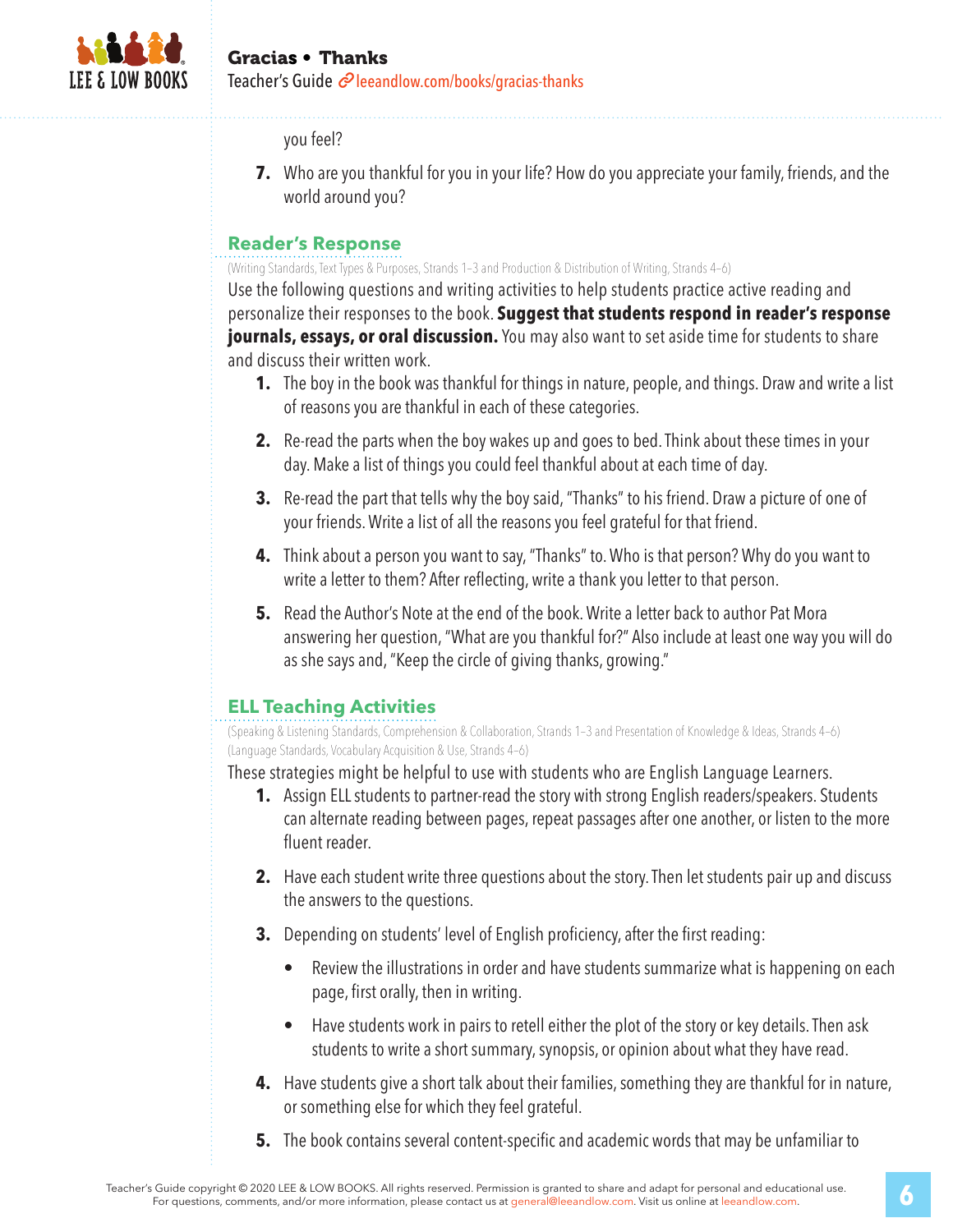

students. Based on students' prior knowledge, review some or all of the vocabulary. Expose English Language Learners to multiple vocabulary strategies. Have students make predictions about word meanings, look up and record word definitions from a dictionary, write the meaning of the word or phrase in their own words, draw a picture of the meaning of the word, list synonyms and antonyms, create an action for each word, and write a meaningful sentence that demonstrates the definition of the word.

**6.** Practice using the sentence structure ("For \_\_\_\_\_\_, thanks.") from the book to help students brainstorm "thanks" statements. Use picture cards to support vocabulary use, if helpful.

### **Social and Emotional Learning**

(Reading Standards, Key Ideas & Details, Strands 1-3 and Craft & Structure, Strands 4-6) (Speaking & Listening Standards, Comprehension & Collaboration, Strands 1–3 and Presentation of Knowledge & Ideas, Strand 4) (Writing Standards, Text Types & Purposes, Strands 1–2 and Production & Distribution of Writing, Strands 4–6) (Language Standards, Vocabulary Acquisition & Use, Strands 6)

Social and emotional learning involves being aware of and regulating emotions for healthy development. In addition to understanding one's own feelings, strong socio-emotional development allows individuals to develop empathy for others and to establish and maintain relationships.

Use the following prompts to help students study the socio-emotional aspects of this book.

- **1.** Flip through the pages of the book to notice the characters' faces on each page. Describe how their faces look and name the emotions they convey, including both variations on grateful and others. You might also notice their body language. Use sticky notes to label various emotions.
- **2.** Use the situations in the book to explore empathy. Ask students to predict how the other characters besides the boy in each scenario might feel. Imagine how they might feel if they heard the boy's expressions of thanks. Discuss the positive impact of expressing gratitude to others.
- **3.** Practice listening to others. Have students talk in pairs about reasons they are thankful. Have partners practice active listening so they are able to reflect on their partners' ideas. Debrief about how sharing feelings of gratitude helps people learn more about and appreciate one another.
- **4.** Use the book as a springboard for incorporating a daily classroom gratitude habit, such as ending each school day by thanking a person, or each person sharing something he or she was grateful for during that day.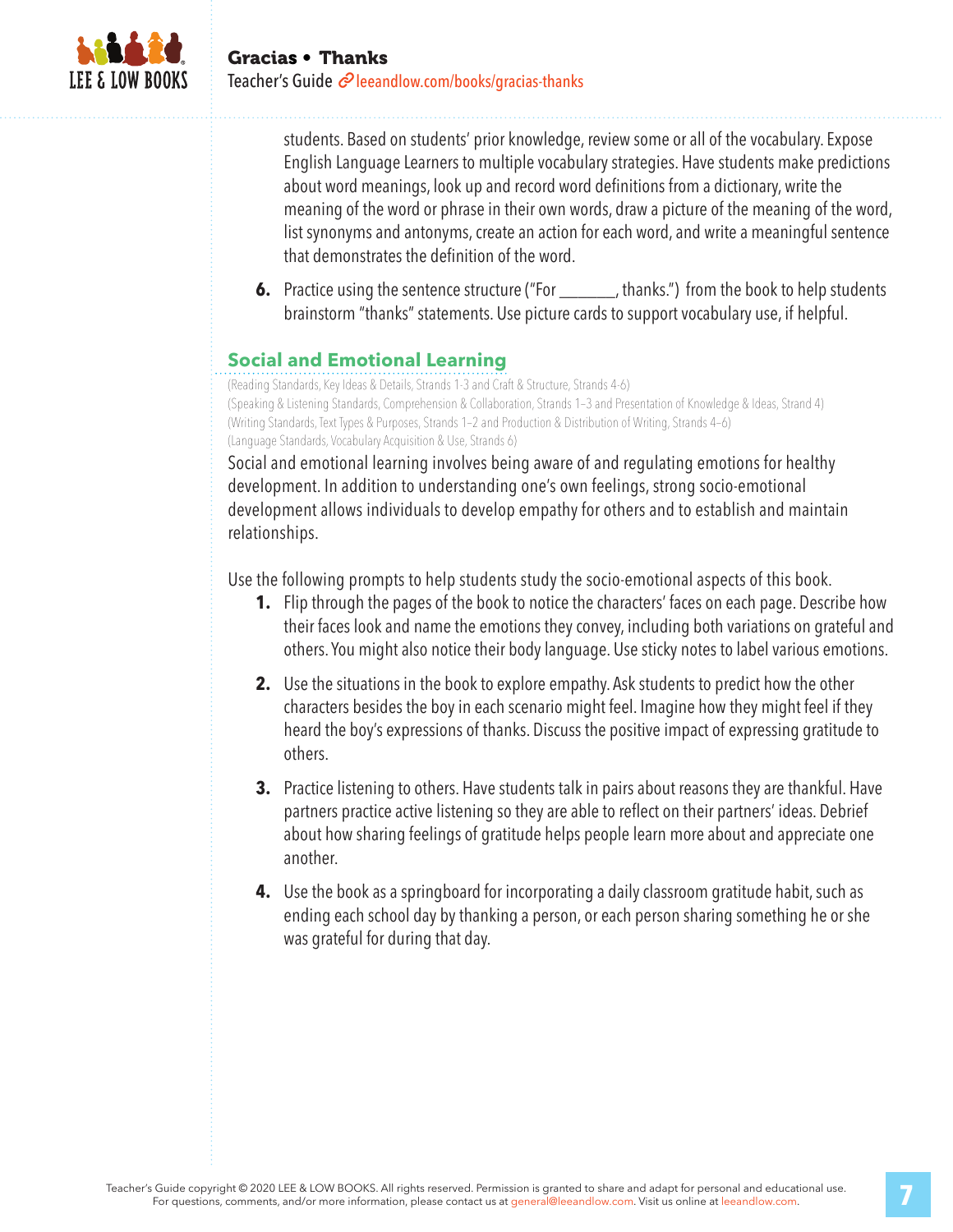

# **INTERDISCIPLINARY ACTIVITIES**

(Introduction to the Standards, page 7: Students who are college and career ready must be able to build strong content knowledge, value evidence, and use technology and digital media strategically and capably)

Use some of the following activities to help students integrate their reading experiences with other curriculum areas. These can also be used for extension activities, for advanced readers, and for building a home-school connection.

### **English/Language Arts**

(Reading Standards, Craft and Structure, Strands 4 and 5, Integration of Knowledge and Ideas, Strands 8 and 9, Writing Standards, Texts Types and Purposes, Strands 1 and 2, Production and Distribution of Writing, Strands 4 and 5)

- **Write a group thank you poem using the sentence structure from the book: "For \_\_\_\_\_\_, thanks."** Use large chart paper so that students can contribute multiple entries, or have students each create their own and display them in the class for everyone to see. Have students explain their rationale behind why they chose that particular person or thing to give thanks to. Why is expressing gratitude important?
- **Read other books related to gratitude, such as** *Giving Thanks: A Native American Good Morning Message* (https://www.leeandlow.com/books/giving-thanks)**.** How are these books similar? What are their messages? How do they show what gratitude means? How are they different? Have students write an essay and discuss their findings in small groups or the whole class.
- **Notice the small details on which the author chose to focus.** The boy liked fishing and said thanks to the worms. He liked his uncle's music and noticed how it made his dogs sound. Use the details in this book to help children write their own thank you poems that includes specific details. Read more about the author's advice on inspiring children with poetry in this Poetry Resource Guide (https://www.leeandlow.com/uploads/loaded\_document/122/Poetry\_ Teacher s Guide LM FINAL.pdf).
- **Brainstorm people in your school community who deserve thanks.** Write thank you letters individually or as a class. Or, establish a class bulletin board outside your classroom and use interactive writing to thank someone or something different each week.
- **Have children keep a simple gratitude journal for several weeks.** Share journal entries periodically and reflect on how a regular gratitude habit impacts mood and outlook.
- **Encourage students to learn more about Pat Mora's work and conduct an author study with her other poetry titles from Lee & Low,** *Bookjoy, Wordjoy* (leeandlow. com/books/bookjoy-wordjoy)**,** *Confetti* (leeandlow.com/books/confetti)**, and** *Yum, ¡Mmmm! ¡Qué Rico! Americas Sproutings* (leeandlow.com/books/yum-mmmm-querico-americas-sproutings)**,** *Water Rolls, Water Rises/El agua rueda, el agua sube* (leeandlow.com/books/water-rolls-water-rises-el-agua-rueda-el-agua-sube)**, and** *Love to Mamá* (leeandlow.com/books/love-to-mama)**.** Have students look at all of the titles to closely examine Pat Mora's poetry. What do they notice is similar about her poetic style in the different books? What is different? Then have each student write a poem with Pat Mora's poetic style as an influence.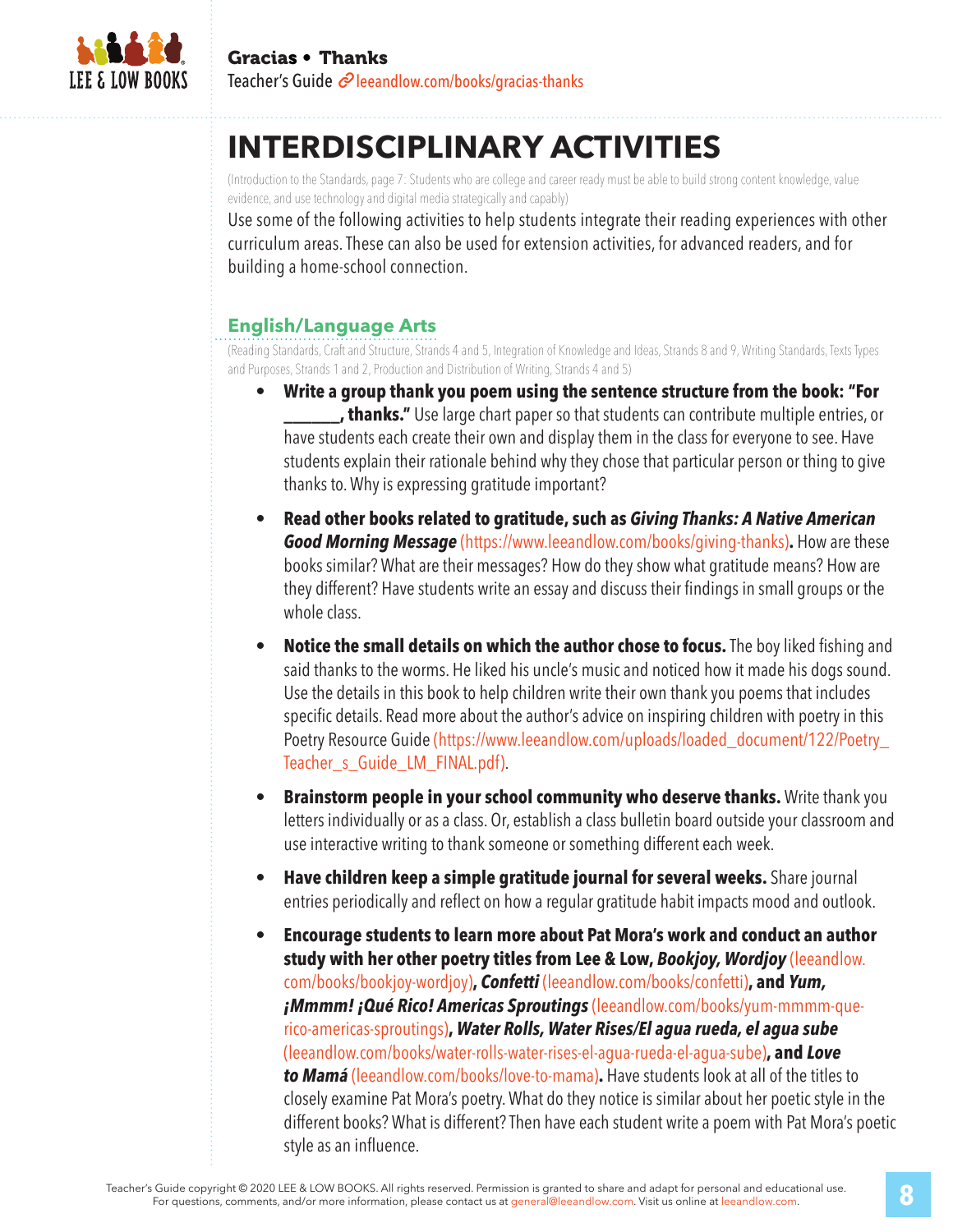

#### **Social Studies**

(Reading Standards, Integration of Knowledge and Ideas, Strands 7 and 9, Writing Standards, Research to Build and Present Information, Strands 7-9, Speaking and Listening Standards, Comprehension and Collaboration, Strand 1)

- **Use this book to help students learn more about each other and build community at the start of the school year.** For a full lesson plan on establishing community using *Gracias • Thanks* as a model, consult the full lesson plan here (https://www.leeandlow.com/ uploads/loaded document/313/Building Classroom Community in Kindergarten Lesson\_Plan\_1.pdf).
- **Use this book to approach discussing the Thanksgiving holiday with a broader lens.** Read *Gracias • Thanks* alongside a traditional Thanksgiving book. Talk about what makes *Gracias • Thanks* a more inclusive exploration of "Thanksgiving." For more on a culturally responsive approach to Thanksgiving, see the following blog post about discussing Thanksgiving in the classroom (https://blog.leeandlow.com/2017/11/13/a-culturallyresponsive-approach-to-discussing-thanksgiving-in-the-classroom/).
- **Pat Mora has a list of ideas to say thank you from her website (http://www.patmora.** com/ideas/#gracias)**.** Ask the students if they know how to say "thank you" in other languages. Teach them to say "thank you" in some of the languages spoken locally or connected to the children's cultures.

#### **Art**

(Reading Standards, Craft and Structure, Strand 5, Integration of Knowledge and Ideas, Strand 7)

- **Study the illustrations to notice the details they include about the setting, people, and situation.** Have students create a drawing or painting of something they are thankful for in the same style.
- **Have students come up with questions to interview the illustrator John Parra.**  What is the process behind creating the illustrations with a children's book? What medium did he choose to create the illustrations? Why? Consider looking at John Parra's other children's books and comparing and contrasting the illustrations as well (https://johnparraart.com/).

#### **School-Home Connection**

(Reading Standards, Integration of Knowledge, Strand 7, Speaking and Listening Standards, Comprehension and Collaboration, Strands 1-3, Presentation of Knowledge and Ideas, Strands 4 and 6)

- **Pat Mora suggests to do this activity with families from her website** (http://www. patmora.com/ideas/#gracias)**.** "Have children make and decorate "gratitude baskets" to take home for sharing with their families. Students can invite family members to write down what they are thankful for on a slip of paper and leave it in the basket. These can be read aloud at a family gathering or special meal."
- **Have children brainstorm ideas for daily gratitude habits, perhaps your family or one you know does.** Send the list of ideas home and challenge families to choose one to try together.